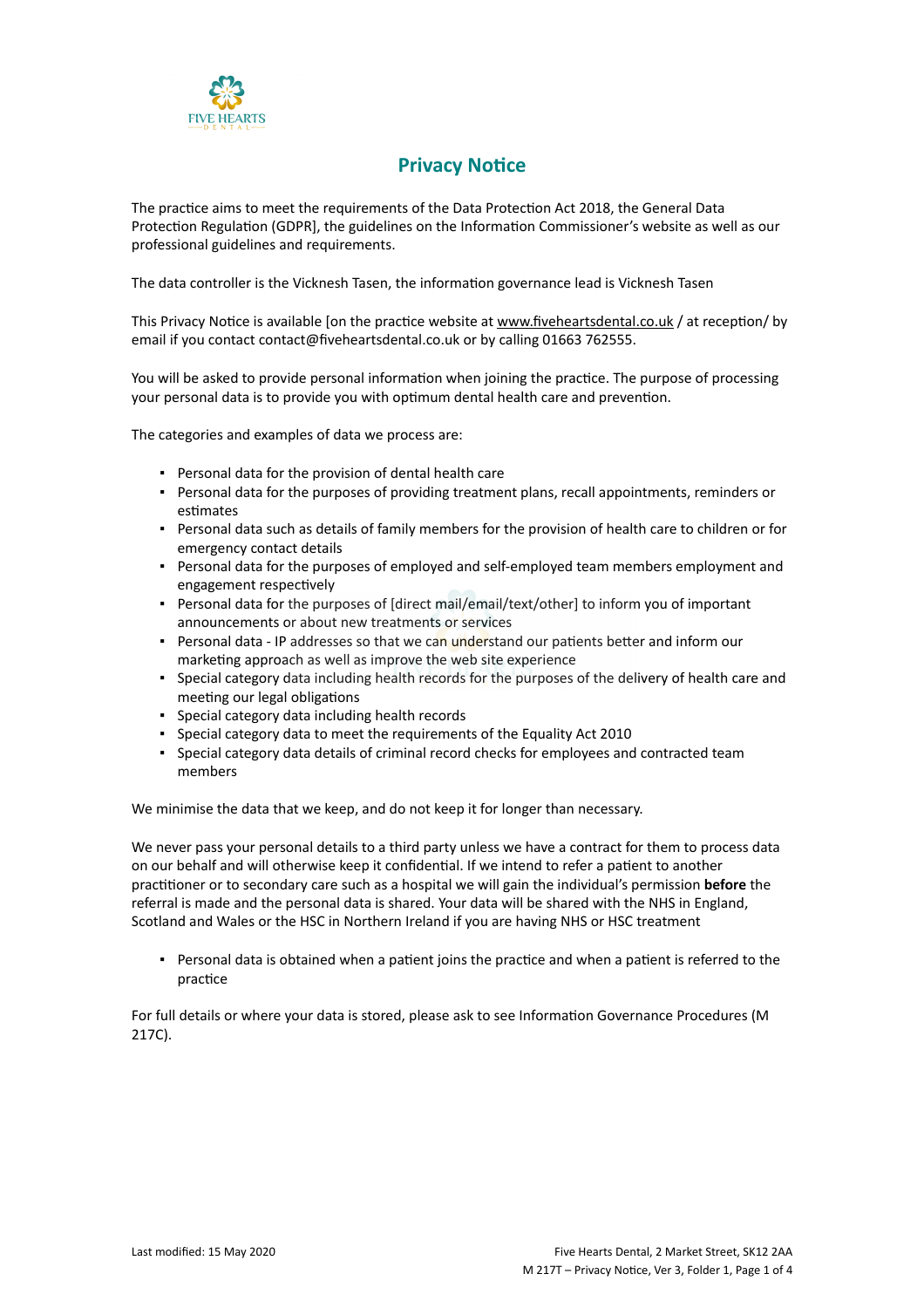

We have established the following lawful bases for processing your data:

Our lawful bases for processing personal data:

- [The legitimate interests of the dental practice
- Processing is necessary for the performance of a contract with the data subject or to take steps to enter into a contract
- Consent of the data subject
- To comply with our legal obligations

Our lawful bases for processing special category data:

- [Processing is necessary for health care purposes
- Processing necessary for identifying or keeping under review the existence or absence of equality of opportunity or treatment between groups of people with the view to enabling such equality to be promoted or maintained
- We obtain consent of the data subject to process criminal record checks

The reasons we process the data include:

- To maintain your contemporaneous clinical records
- To provide you with dental treatment, prevention and oral health advice
- To carry out financial transactions with you
- [To manage your NHS or HSC dental care treatment]
- **To send your personal data to the General Dental Council or other authority as required by law**
- To communicate with you as and when required including appointment reminders, treatment plans, estimates and other communications about your treatment or the practice
- To communicate with your next of kin in an emergency
- If a parent or carer to communicate with you about the person you parent or care for
- To refer you to other dentists or doctors and health professionals as required
- To obtain criminal record disclosures for team members
- For debt recovery
- To continually improve the care and service you receive from us

The personal data we process includes:

Your name, address, gender, date of birth, NHS number, medical history, dental history, family medical history, family contact details, marital status financial details for processing payment, your doctor's details and details of treatment at the practice. We may process more sensitive special category data including ethnicity, race, religion, or sexual orientation so that we can meet our obligations under the Equality Act 2010, or for example to modify treatment to suit your religion and to meet NHS or HSC obligations.

The retention period for special data in patient records is a minimum of 10 years and may be longer for complex records or to meet our legal requirements. The retention period for staff records is 6 years. The retention periods for other personal data is 2 years after it was last processed. Details of retention periods are available in the Record Retention (M 215) procedure available from the practice.

We obtain your personal details when you enquire about our care and service, when you join the practice, when you subscribe to our newsletter or register online, when you complete a registration or medical history form and when another practitioner refers you for treatment at our practice. Occasionally patients are referred to us from other official sources such as NHS clinics or hospitals.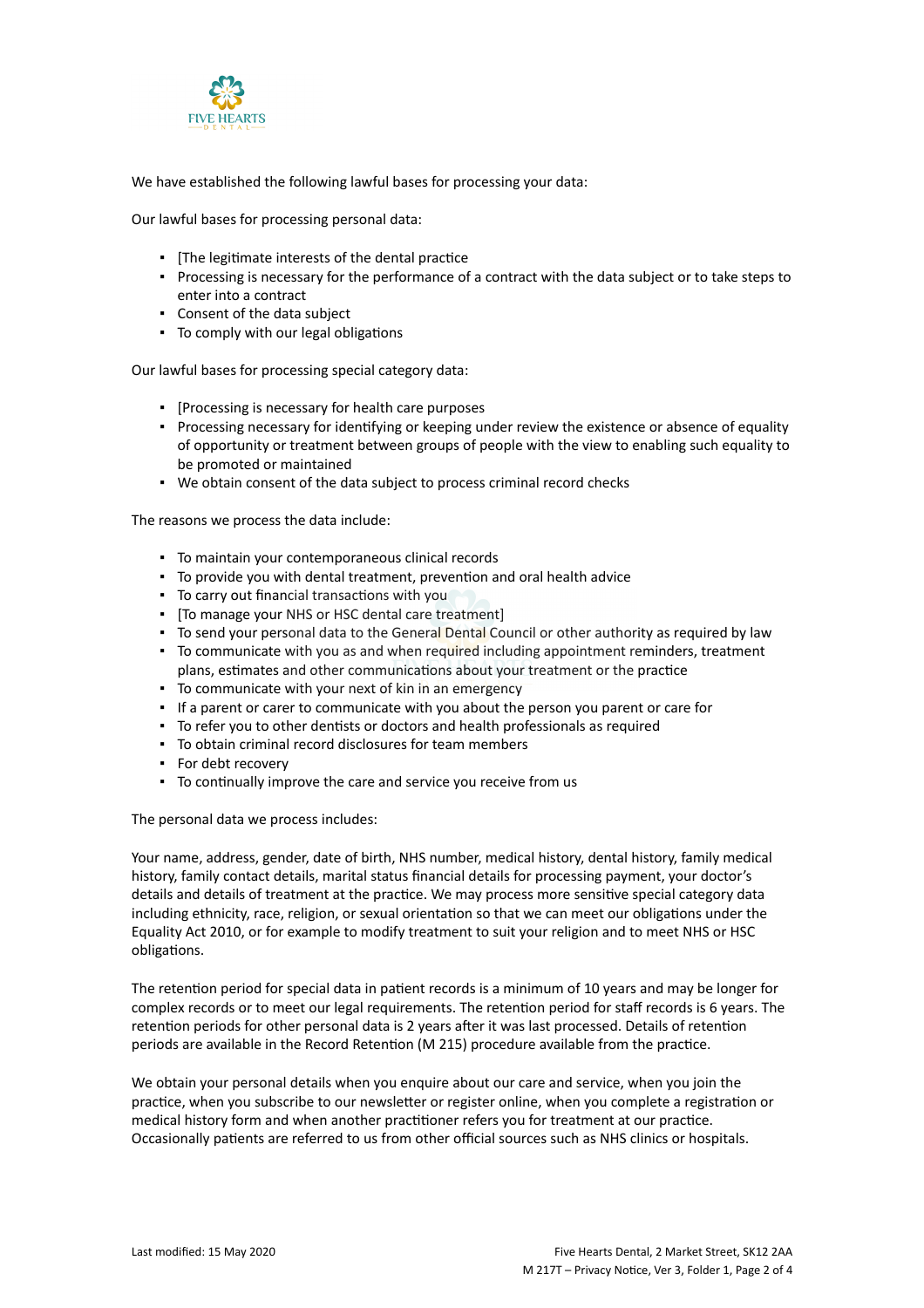

You have the following personal data rights:

- **.** The right to be informed about the collection and use of your personal data
- $\blacksquare$  The right of access  $-$  to have a free copy of your data that we have
- The right to rectification to correct the data we have if it is inaccurate or incomplete
- The right to deletion of your personal data (clinical records must be retained for a certain time period)
- The right to restrict processing of your personal data
- The right to data portability to have your data transferred to someone else
- The right to object to the processing of your personal data
- Rights in relation to automated decision making and profiling

Further details of these rights can be seen in our Information Governance Procedures (M 217C) or at the [Information Commissioner's website](https://ico.org.uk/for-organisations/guide-to-the-general-data-protection-regulation-gdpr/individual-rights/). Here are some practical examples of your rights:

- If you **are** a patient of the practice you have the right to withdraw consent for important notifications, newsletters, surveys or marketing. You can inform us to correct errors in your personal details or withdraw consent from communication methods such as telephone, email or text. You have the right to obtain a free copy of your patient records within one month
- If you are **not** a patient of the practice you have the right to withdraw consent for processing personal data, to have a free copy of it within one month, to correct errors in it or to ask us to delete it. You can also withdraw consent from communication methods such as telephone, email or text

We have carried out a Privacy Impact Assessment (M 217Q) and you can request a copy from the details below. The details of how we ensure security of personal data is in our Security Risk Assessment (M 217M) and Information Governance Procedures (M 217C).

## **Comments, suggestions and complaints**

Please contact the IG Lead at the practice for a comment, suggestion or a complaint about your data processing at contact@fiveheartsdental.co.uk, or 01663 762555 or by writing to or visiting the practice at 2 Market Street, Disley, Stockport, SK12 2AA. We take complaints very seriously.

If you are unhappy with our response or if you need any advice you should contact the Information Commissioner's Office (ICO). Their telephone number is 0303 123 1113, you can also [chat online with an](https://ico.org.uk/global/contact-us/live-chat/) [advisor.](https://ico.org.uk/global/contact-us/live-chat/) The ICO can investigate your claim and take action against anyone who's misused personal data. You can also visit their website for information on [how to make a data protection complaint.](http://www.ico.org.uk/complaints)

## **Related practice procedures**

You can also use these contact details to request copies of the following practice policies or procedures:

- Data Protection and Information Security Policy (M 233-DPT), Consent Policy (M 233-CNS)
- Privacy Impact Assessment (M 217Q), Information Governance Procedures (M 217C), Record Retention (M 215)

If you have an enquiry or a request please contact the Information Governance Lead Vicknesh Tasen Five Hearts Dental,

2 Market Street, Disley, Stockport, SK12 2AA, Email: contact@fiveheartsdental.co.uk, Phone: 01663 762555.

Thank you.